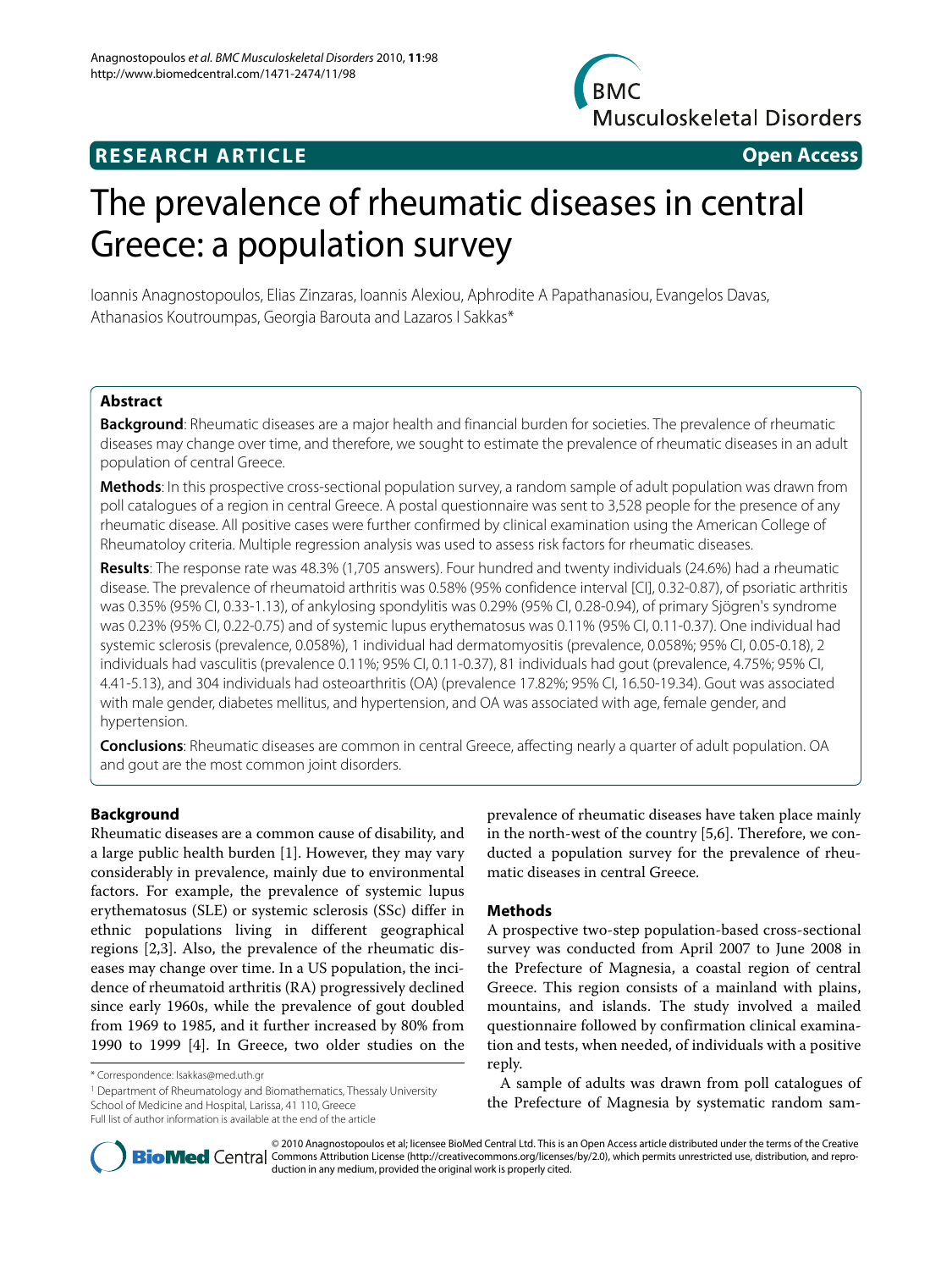pling. The study involved 3,528 subjects (2% of the total 176,433 adult population in poll catalogues), consisting of 2% of the population in each sub-region, urban, rural, highlander, and islander population. According to their sub-region of residence, our sample consisted of 2,216 persons living in urban regions (2% of urban adult population), 723 persons living in rural regions (2% of rural adult population), 335 persons living in mainland highlands (2% of adult highlanders), and 254 persons living in islands (2% of islander adult population). Persons who could not be traced by mail ( $n = 200$ ) were replaced using the same randomization process.

A postal questionnaire aimed at detecting any individual with current or previous diagnosis of a rheumatic disease. An explanatory letter was sent along with the questionnaire in a stamped self-addressed envelope to each one of randomly selected individuals. Persons were asked directly to report any diagnosis of: rheumatoid arthritis (RA), psoriatic arthritis (PsA), ankylosing spondylitis (AS), systemic lupus erythematosus (SLE), primary Sjogren's syndrome (pSS), systemic sclerosis (SSc), polymyositis (PM), dermatomyositis (DM), gout, osteoarthritis (OA), and vasculitis (e.g Do you suffer from rheumatoid arthritis? yes or no; Do you suffer from psoriatic arthritis? yes or no; etc). These "self-reported doctordiagnosed" questions seemed to provide the best estimate for overall arthritis prevalence, with acceptable sensitivity and specificity, according to cognitive and validation studies [[4\]](#page-6-3).

The questionnaire also contained questions about demographic and life-style variables. Social-demographic variables included age, sex, and working status (employed - current occupation, out of work [unemployed, early retirement] and retirement). A qualitative score (0 and 1) was given for the degree of mechanical stress to joints according the particular occupation (Table 1). Lifestyle variables included: smoking status, recorded as any current and/or in the past daily smoking (yes) or not (no); alcohol consumption, classified into 4 categories: no use (no more than 3 drinks per year), light drinking (less than 2 drinks per day), moderate drinking (2-4 drinks per day) and heavy drinking (more than 4 drinks per day). Financial and family problems were self-reported as yes/no variables. The utilization of classical disease modifying anti-rheumatic drugs (DMARDs) and biologics were also recorded.

Case detection through questionnaire was followed by case confirmation. Individuals who responded positively for any disease item were called in for evaluation by one rheumatologist (IA). A medical history was recorded and a careful clinical examination was carried out. Any previous laboratory test results or imaging findings were taken into account during the diagnostic procedure. For each rheumatic disease, established classification criteria of the American College of Rheumatology were used [[7](#page-6-6)[-15](#page-6-7)]. The study was approved by the Ethics Committee of our Hospital. All data remained confidential.

## **Statistical analysis**

Statistical analysis was carried out using the SPSS v.13.0 statistics package. Categorical parameters were compared using the Fisher's exact test or Pearson chi-square test. Rheumatic diseases were tested for associations with gender, age, or other confounding parameters using univariate and multivariate logistic regression analysis. Associations were expressed in terms of unadjusted or adjusted odds ratio (OR) with 95% confidence interval (CI). An effect was considered significant, when p < 0.05.

# **Results**

One thousand seven hundred and five individuals (48.3%) (females, 54.1%; mean age  $\pm$  standard deviation [SD], 51.08 ± 15.25 years) responded to questionnaire. Four hundred and twenty individuals (24.6%) reported a rheumatic disease and were invited for confirmation of diagnosis. Diagnoses had been made by Rheumatologists at University Hospitals, and private practice offices. All cases were confirmed.

Ten individuals had RA (7 women, 3 men; mean age ± SD, 46.82 ± 14.9 years; prevalence, 0.57% [95% CI, 0.32- 0.87]). Eleven individuals had spondylartropathies (SpA): five individuals had AS (1 woman, 4 men; mean age  $\pm$  SD, 43.46 ± 15.04 years; prevalence, 0.29% [95% CI, 0.28- 0.94]), and six individuals had PsA (4 women, 2 men; mean age  $\pm$  SD, 41.56  $\pm$  2.2 years; prevalence, 0.35% [95%] CI, 0.33-1.33]). Two individuals had SLE, (prevalence, 0.11%), four individuals had pSS (prevalence 0.23%; 95% CI, 0.22-0.75), one individuals had SSc (prevalence, 0.058%), and one individual had DM (prevalence 0.058%). Two individuals had vasculitis (prevalence, 0.11%): one with giant cell arteritis, and one with hypocomplementemic urticarial vasculitis syndrome (HUVS) (Table 2).

Eighty one individuals had gout (mean age  $\pm$  SD, 63.0  $\pm$ 7.8 years; prevalence, 4.71% [95% CI, 4.41-5.13]). The prevalence of gout was 10.0% in men and 0.3% in women. It was  $0.0\%$  in the  $< 40$  year-age group, 5.3% in the  $40-65$ year-age group and  $9.6\%$  in the  $> 65$  year-age group. By univariate logistic regression analysis, age, male gender, diabetes mellitus, hypertension, smoking, and manual work were risk factors associated with gout (Table 3).

Three hundred and four individuals had OA (mean age ± SD, 65.54 ± 12.9 years; prevalence, 17.82 [95% CI, 16.5- 19.34]). The overall prevalence in women was 12.96% (95% CI, 11.85-14.23; mean age  $\pm$  SD, 72.39  $\pm$  8.25 years), and in men 4.86% (95% CI, 4.35-5.43; mean age ± SD,  $65.97 \pm 7.57$  years). The prevalence of symptomatic knee OA (knee symptoms verified by a positive radiograph) was 11.3% (95% CI, 9.76-13.09) in women, and 2.99%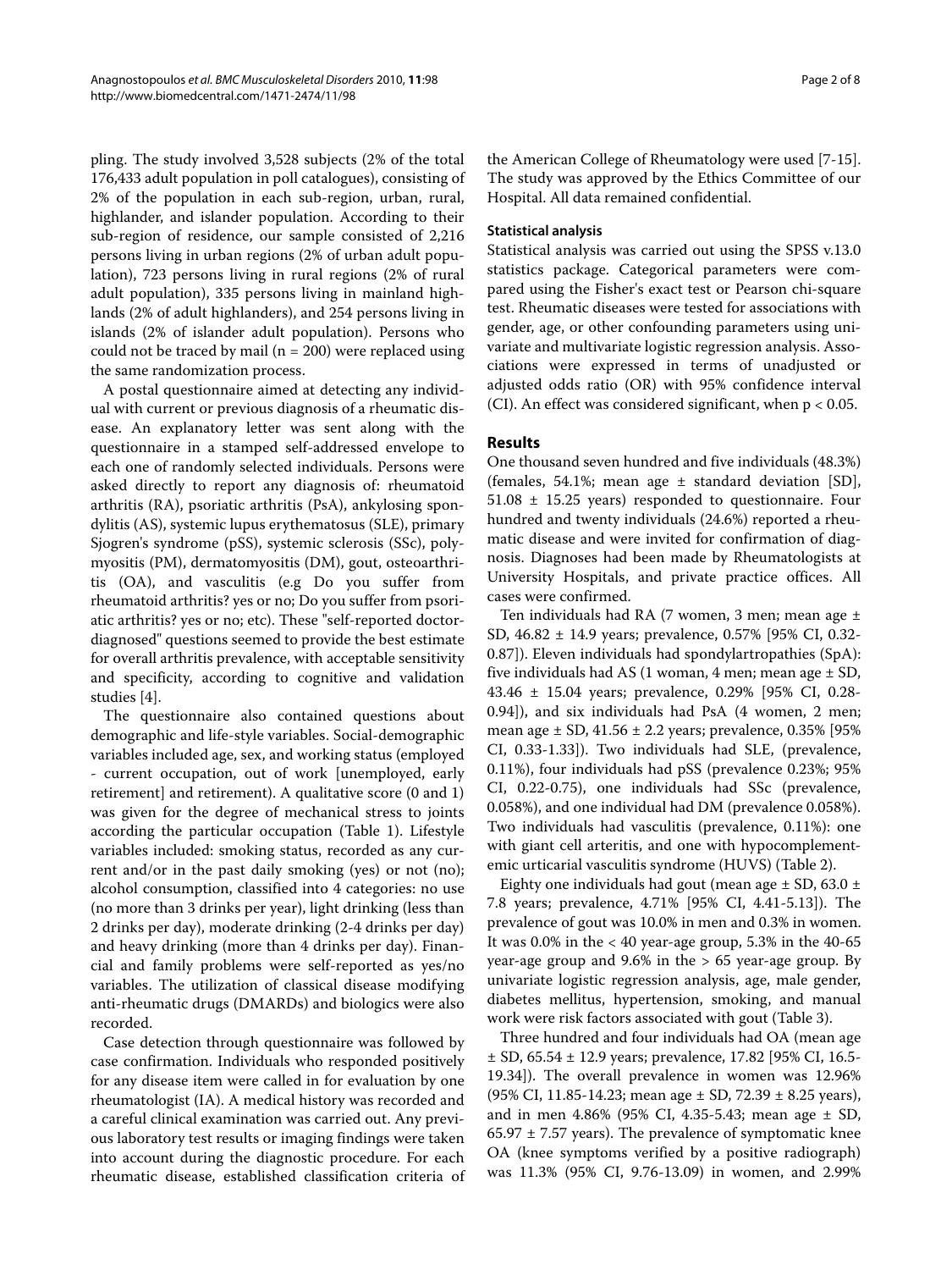| Variable           | <b>Definition</b>                                                                                                                                                                                                                                                |
|--------------------|------------------------------------------------------------------------------------------------------------------------------------------------------------------------------------------------------------------------------------------------------------------|
|                    |                                                                                                                                                                                                                                                                  |
| Gender             | Male/Female                                                                                                                                                                                                                                                      |
| Age                | $\geq 50$ years                                                                                                                                                                                                                                                  |
| Residence          | Urban, Rural, Highland, Island                                                                                                                                                                                                                                   |
| Drinking situation | No use: $\leq$ 3 drinks per year<br>Light drinker: < 2 drinks per day<br>Moderate drinker: 2-4 drinks per day<br>Heavy drinker: > 4 drinks per day                                                                                                               |
| Current occupation | nonmanual: clerks, small business owners, merchants, university graduates, students, artists<br>manual: Industry workers, construction workers, cleaning, farmers, ranchers, fishermen, transporters<br>Out of work: unemployed, early retired<br>Age retirement |
| Smoking status     | Yes: Current and/or in the past daily smoking                                                                                                                                                                                                                    |
|                    | No: not ever daily smoking                                                                                                                                                                                                                                       |
| Financial problems | Yes/No                                                                                                                                                                                                                                                           |
| Diabetes Mellitus  | Yes/No                                                                                                                                                                                                                                                           |
| Hypertension       | Yes/No                                                                                                                                                                                                                                                           |

**Table 1: Demographic and lifestyle variables included in the questionnaire**

(95% CI, 2.6-3.42) in men. Also, the prevalence of hand OA was 0.99% (95% CI, 0.76-1.25) in women, and 0.70% (95% CI, 0.56-0.86) in men. Finally, the prevalence of symptomatic hip OA was 0.64% (95% CI, 0.43-0.89) in women, and 1.17% (95% CI, 0.99-1.38) in men. By univariate logistic regression analysis, age, diabetes mellitus, hypertension, and living in island were risk factors associated with OA (Table 4).

# **Discussion**

Our study is a population-based postal survey using a random population sample. In Manchester, UK, a study by questionnaire followed by examination conducted in early 1990s, showed that the prevalence of RA was 0.3% in blacks and 0.8% in whites [[16](#page-6-8)]. In Halmstad, Sweden, a study using a questionnaire of 3,928 persons and review of medical records of persons who did not reply, found a prevalence of RA to be 0.51% [[17\]](#page-6-9). In Spain and Italy, the prevalence of RA was 0.3-0.5% [[18,](#page-6-10)[19\]](#page-6-11). In our study, the prevalence of RA lies between those found by a retrospective study (0.35%) [\[5\]](#page-6-4) and a cross-sectional study (0.68%) [\[20](#page-6-12)] in Greece.

The prevalence of AS varies according to the frequency of HLA-B27 in the general population. It has been reported 0.1% in African blacks and Eskimos, 0.5%-1% in whites of the USA and UK, and 6.0% in Amerindians [\[21](#page-6-13)]. In a retrospective study, using medical records of a University hospital in northern Norway in 1990, the prevalence of AS was 0.21% [[22](#page-6-14)]. In Ancona, Italy, a study, using a questionnaire followed by review of medical

| <b>Disease</b>               | Prevalence(%)       | Age(years)      | <b>Women:men ratio</b> |
|------------------------------|---------------------|-----------------|------------------------|
|                              | (95% CI)            | (mean $\pm$ SD) |                        |
| Rheumatoid arthritis         | $0.57(0.32 - 0.87)$ | $46.8 \pm 14.9$ | 2.3:1                  |
| Ankylosing spondylitis       | $0.29(0.28-0.94)$   | $43.5 \pm 15.0$ | 1:4                    |
| Psoriatic arthritis          | $0.35(0.33-1.33)$   | $41.6 \pm 2.2$  | 2:1                    |
| Sjogren syndrome             | $0.23(0.22 - 0.75)$ |                 |                        |
| Systemic lupus erythematosus | 0.11                |                 |                        |
| Systemic sclerosis           | 0.06                |                 |                        |
| Dermatomyositis              | 0.06                |                 |                        |
| <b>Vasculitis</b>            | 0.11                |                 |                        |
| Gout                         | 4.71 (4.41-5.13)    | $63.0 \pm 7.8$  | 0:8                    |
| Osteoarthritis (OA)          | 17.82 (16.5-19.34)  | $65.6 \pm 7.7$  | 2.7:1                  |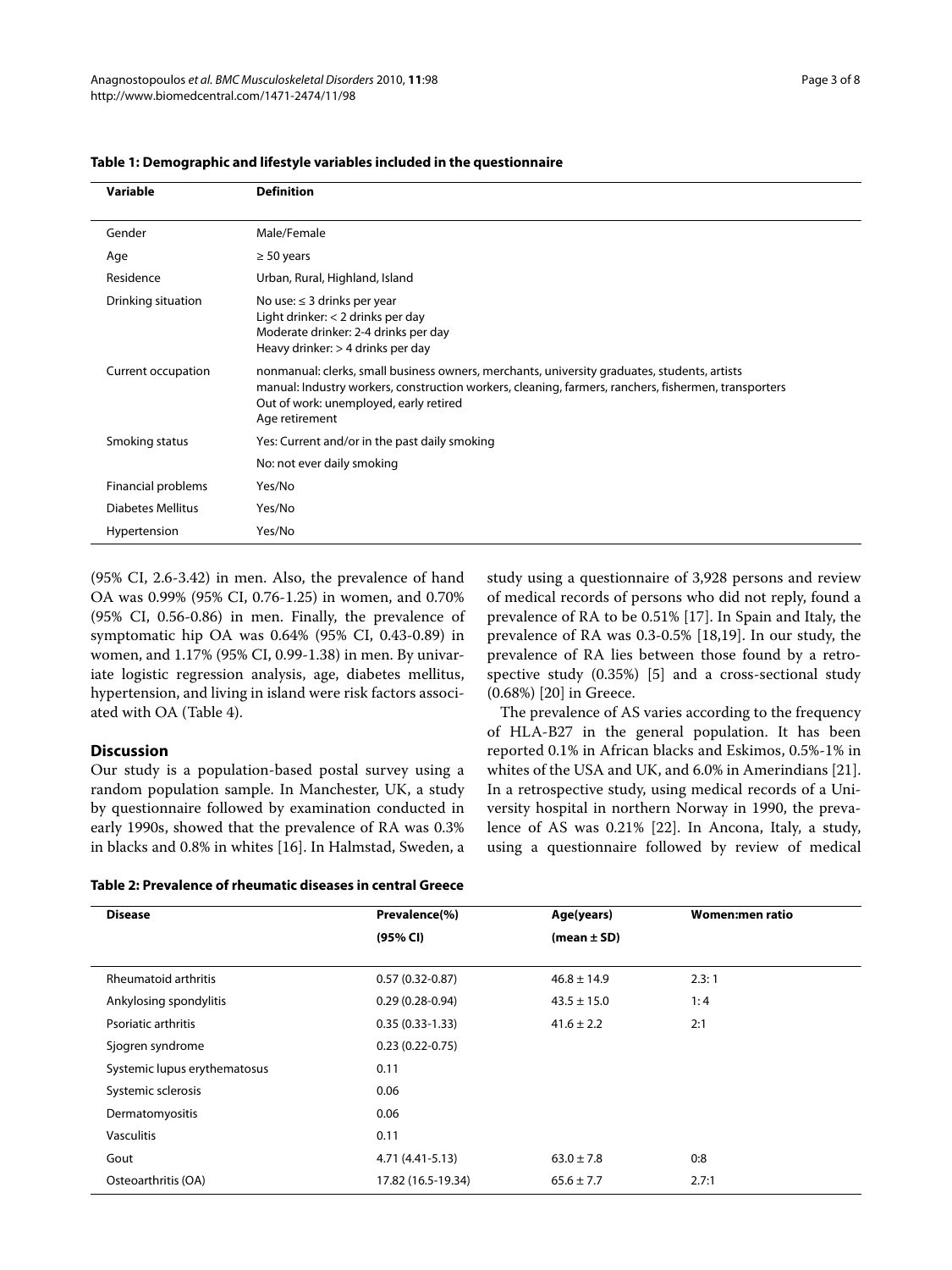|                    | Variable           | Gout  |        | <b>Unadjusted OR</b>           | P-value | <b>Adjusted OR</b>           |
|--------------------|--------------------|-------|--------|--------------------------------|---------|------------------------------|
|                    |                    | Yes   | No     | (95% CI)                       |         | 95% c.i.                     |
| Gender             | Male               | 10.0% | 90.0%  | 33.926<br>$(10.664 - 107.932)$ | < 0.01  | 25.873<br>$(7.811 - 85.699)$ |
|                    | Female             | 0.3%  | 99.7%  |                                |         |                              |
| Age                | $\geq 66$          | 9.6%  | 90.4%  | Non-applicable                 | < 0.01  |                              |
|                    | ≥40 <66            | 5.3%  | 94.7%  |                                |         |                              |
|                    | $<$ 40 $\,$        | 0.0%  | 100.0% |                                |         |                              |
| Residence          | Island             | 6.2%  | 93.8%  | 1.446<br>$(0.805 - 2.599)$     | 0.346   | 1.107<br>$(0.580 - 2.113)$   |
|                    | Mountain           | 6.1%  | 93.9%  | 1.016<br>$(0.433 - 2.384)$     |         | 0.738<br>$(0.296 - 1.839)$   |
|                    | Urban and suburban | 4.4%  | 95.6%  | Reference                      |         | Reference                    |
| Alcohol            | Yes                | 7.8%  | 92.2%  | 3.357<br>$(2.060 - 5.471)$     | < 0.01  | 1.654<br>$(0.819 - 3.342)$   |
|                    | No                 | 2.5%  | 97.5%  |                                |         |                              |
| Smoke              | Yes                | 7.4%  | 92.6%  | 2.589<br>$(1.633 - 4.105)$     | < 0.01  | 1.035<br>$(0.540 - 1.984)$   |
|                    | No                 | 3.0%  | 97.0%  |                                |         |                              |
| Financial problems | Yes                | 4.0%  | 96.0%  | 0.799<br>$(0.490 - 1.305)$     | 0.400   | 0.842<br>$(0.489 - 1.450)$   |
|                    | No                 | 5.0%  | 95.0%  |                                |         |                              |
| Manual work        | Yes                | 6.5%  | 93.5%  | 1.680<br>$(1.040 - 2.713)$     | 0.044   | 0.973<br>$(0.569 - 1.664)$   |
|                    | No                 | 3.9%  | 96.1%  |                                |         |                              |
| Diabetes mellitus  | Yes                | 11.1% | 88.9%  | 2.972<br>$(1.711 - 5.161)$     | < 0.01  | 2.634<br>$(1.350 - 5.138)$   |
|                    | No                 | 4.0%  | 96.0%  |                                |         |                              |
| Hypertension       | Yes                | 10.2% | 89.8%  | 3.508<br>$(2.218 - 5.547)$     | < 0.01  | 2.780<br>$(1.649 - 4.686)$   |
|                    | No                 | 3.1%  | 96.9%  |                                |         |                              |

# **Table 3: Variables assessed for association with gout**

records and examination in 2007, showed a prevalence of AS of 0.37%, and that of SpA of 1.1% [[23](#page-6-15)]. In north-west Greece a study, using medical records of hospitals and Rheumatology Private Practices between 1983 and 2002, has found AS prevalence to be 0.03%, with HLA-B27 positivity present in 80.5% of patients [[24](#page-6-16)]. Another study in Greece in 2002 showed a prevalence of AS of 0.24% and that of SpA of 0.49% [[6\]](#page-6-5). In Izmir, Turkey, the prevalence of AS was 0.49% and that of SpA was 1.05% [\[25](#page-6-17)].

The prevalence of PsA in a study based on medical records in the Olmsted county, Minesota, USA in 1992 was 0.1% [[4,](#page-6-3)[26\]](#page-6-18) and in another study conducted by phone in a random US population sample was 0.25% [[27\]](#page-6-19). In the latter study, the prevalence of psoriasis was 2.2% [[27\]](#page-6-19). In western Norway, a study using medical records of Rheumatology centers covering 442,000 persons between 1999 and 2002, found the prevalence of AS to be 0.19% [\[28](#page-6-20)]. In Ancona, Italy, a study using questionnaire in 2007 showed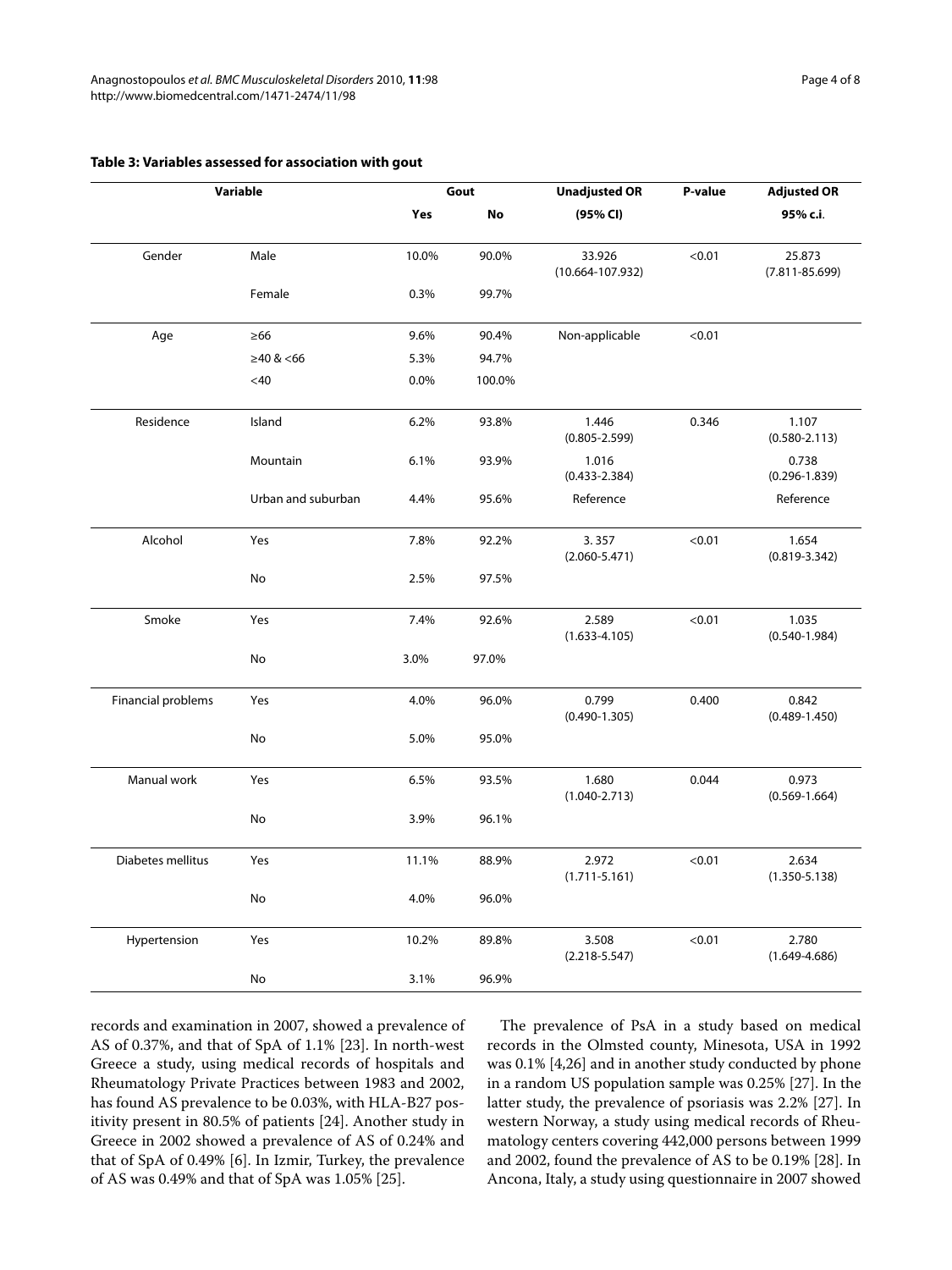| Variable           |                  | <b>Osteoarthritis</b> |       | <b>Unadjusted OR</b>             | P-value | <b>Adjusted OR</b>               |
|--------------------|------------------|-----------------------|-------|----------------------------------|---------|----------------------------------|
|                    |                  | Yes                   | No    | (95% CI)                         |         | 95% c.i.                         |
| Gender             | Male             | 11.3%                 | 88.7% | 0.411<br>$(0.314 - 0.538)$       | < 0.01  | 0.430<br>$(0.306 - 0.604)$       |
|                    | Female           | 23.6%                 | 76.4% |                                  |         |                                  |
| Age                | $\geq 66$        | 39.7%                 | 60.3% | 265.240<br>$(36.807 - 1911.358)$ | < 0.01  | 173.679<br>$(23.714 - 1271.983)$ |
|                    | $\geq 40$ & <66  | 18.4%                 | 81.6% | 2.926<br>$(2.220 - 3.857)$       |         | 2.140<br>$(1.541 - 2.974)$       |
|                    | <40              | 0.2%                  | 99.8% | Reference                        |         | Reference                        |
| Residence          | Island           | 23.8%                 | 76.2% | 1.546<br>$(1.113 - 2.148)$       | 0.033   | 1.186<br>$(0.810 - 1.737)$       |
|                    | Mountain         | 18.2%                 | 81.8% | 1.397<br>$(0.838 - 2.329)$       |         | 1.656<br>$(0.919 - 2.983)$       |
|                    | Urban & suburban | 16.8%                 | 83.2% | Reference                        |         | Reference                        |
| Alcohol            | Yes              | 9.9%                  | 90.1% | 0.352<br>$(0.264 - 0.468)$       | < 0.01  | 0.827<br>$(0.534 - 1.283)$       |
|                    | No               | 23.7%                 | 76.3% |                                  |         |                                  |
| Smoke              | Yes              | 9.2%                  | 90.8% | 0.334<br>$(0.247 - 0.451)$       | < 0.01  | 0.667<br>$(0.425 - 1.045)$       |
|                    | No               | 23.3%                 | 76.7% |                                  |         |                                  |
| Financial problems | Yes              | 20.8%                 | 79.2% | 1.353 (1.049-1.745)              | 0.020   | 1.316 (0.984-1.759)              |
|                    | No               | 16.3%                 | 83.7% |                                  |         |                                  |
| Manual work        | Yes              | 13.8%                 | 86.2% | 0.649<br>$(0.477 - 0.882)$       | 0.006   | 1.044<br>$(0.727 - 1.499)$       |
|                    | No               | 19.8%                 | 80.2% |                                  |         |                                  |
| <b>Diabetes</b>    | Yes              | 29.0%                 | 71.0% | 2.045 (1.420-2.946)              | < 0.01  | $0.739(0.488 - 1.117)$           |
|                    | No               | 16.7%                 | 83.3% |                                  |         |                                  |
| Hypertension       | Yes              | 36.7%                 | 63.3% | 3.987 (3.051-5.210)              | < 0.01  | 2.131 (1.553-2.926)              |
|                    | No               | 12.7%                 | 87.3% |                                  |         |                                  |

# **Table 4: Variables assessed for association with osteoarthritis**

a prevalence of PsA of 0.42% [[23\]](#page-6-15). Our PsA prevalence estimate is similar to that reported earlier in Greece (0.17%) [\[6](#page-6-5)].

Our estimate of SLE prevalence (0.11%) is slightly higher than that reported in a study using medical records of Hospitals and rheumatology practices in northwest Greece in 2001 (0.009% for men, 0.069% for women) [[29](#page-6-21)]. The prevalence of SLE was 0.05% in a study using physician billing and hospital database in Quebec, Canada [\[30\]](#page-6-22), and 0.01% in males and 0.071% in females in a study using General Practice Research Database in UK [[31\]](#page-6-23). In northern Spain, a study using database of the single Immunology laboratory of a region, found SLE prevalence to be 0.034% [[32](#page-6-24)], and in Northern Italy, a study using hospital medical records reported SLE prevalence 0.058% [[33\]](#page-6-25).

The prevalence of pSS in our study (0.23%) is in agreement with those of two previous community-based studies in Greece [\[34](#page-6-26)[,35](#page-6-27)]. In Norway, the prevalence of pSS, as detected by postal questionnaire, was 0.22% in adult ages 40-44 years and 1.4% in the adult ages 71-74 years [\[36](#page-6-28)], and in UK the prevalence of pSS was 0.33% [\[37](#page-6-29)].

Our finding that only one person was diagnosed with SSc, DM, giant cell arteritis, hypocoplementemic urticarial vasculitis precludes any comment on the prevalence of these diseases. However, it is worth mentioning that there are geographical clusters of SSc which suggest an environmental aetiology for the disease [\[3](#page-6-2)].

The prevalence of gout increases with age, is higher in men than women, and is on the increase. In adult age >75 years in USA, the prevalence of gout increased from 2.1% in 1990, to 4.1% in 1999 [\[38](#page-6-30)]. The respective values for men were 2.5%, and 6.4% [[38](#page-6-30)]. In the US National Health and Nutrition Examination Survey (NHANES) III between 1988 and 1994, the highest prevalence (8%; males, 11.6%; females, 5.2%) was found in adult ages 70-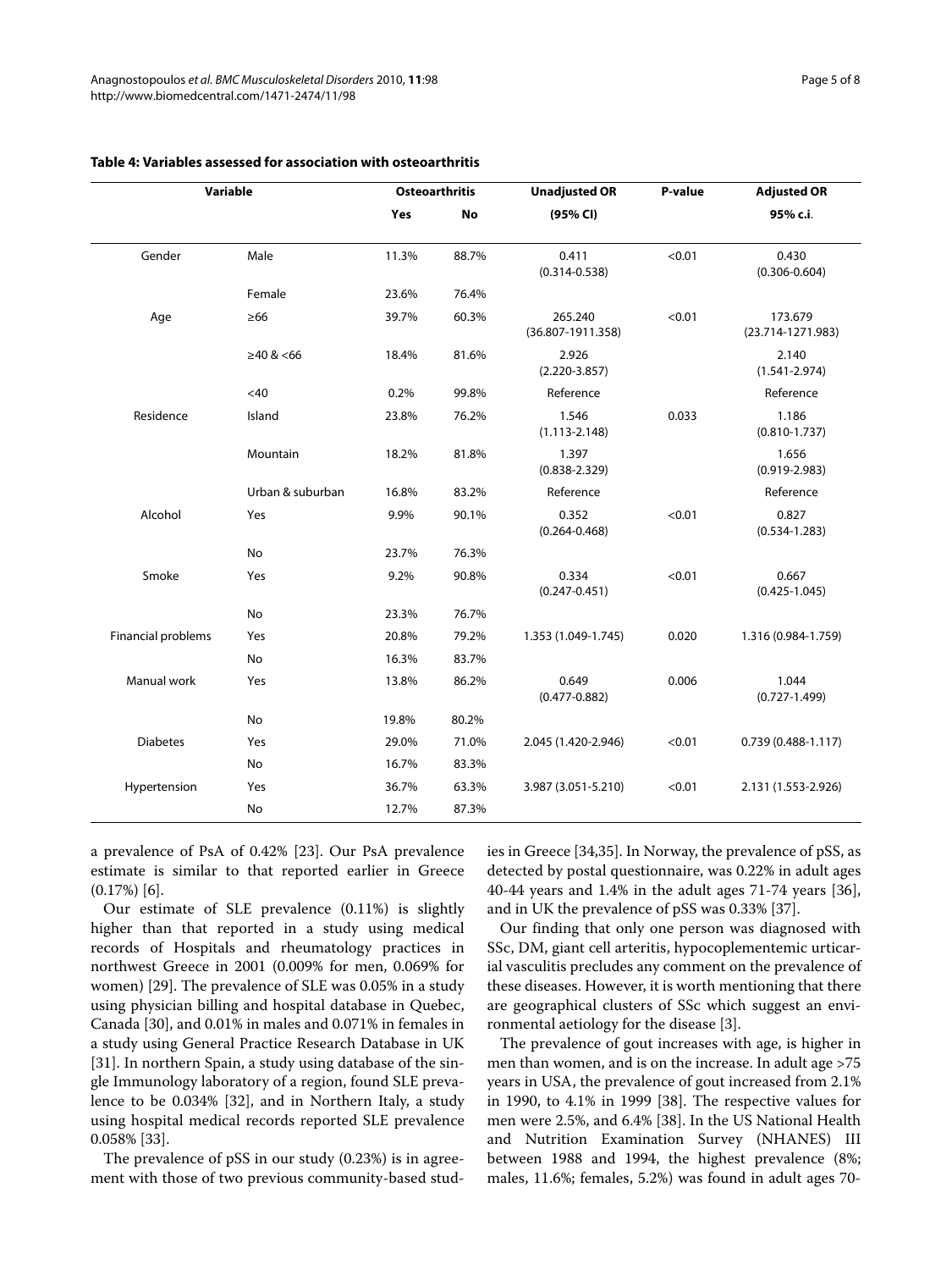79 years [\[39](#page-7-0)[,40](#page-7-1)]. In a UK study using General Practitioner database, the prevalence of gout was 0.3% in the 1970s, and 0.95% in the 1990s [[41\]](#page-7-2). Results from the UK General Practice database during the period 1990-1999 showed relatively constant incidence rates. In 1999 the prevalence of gout was 1.4% in adult population, and 7.0% in males over 65 years of age [[42\]](#page-7-3). A retrospective study using medical records of General Practitioners in UK and Germany between 2000 and 2005 found the prevalence of gout to be 1.4% (mean age, 60 years) [[43](#page-7-4)]. In China, the prevalence of hyperuricemia and gout varied among different regions. The prevalence of gout was 11.7% in Taiwanese aborigines and 3.0% in ethnic Taiwanese [\[44](#page-7-5)]. Our estimate of the prevalence of gout is much higher than that reported in the general Greek population (0.47%) a few years ago [\[6](#page-6-5)]. This may be explained by the relatively old age of our gouty patients (mean age, 63 years), and the changing diet and lifestyle. High seafood consumption, which is a risk factor for gout [\[45](#page-7-6)], is prevalent in this coastal region of Greece. Our study has found gout to be associated with male gender, hypertension, and diabetes mellitus. Since hypertension and type II diabetes mellitus are components of the metabolic syndrome or insulin resistance syndrome, our gouty men are likely to have this syndrome that carries an increased cardiovascular risk [\[46](#page-7-7)].

Epidemiological studies of OA have inherent problems due to lack of association between symptoms and radiographic findings that may underestimate OA prevalence. Generally, the prevalence of OA is associated with age and is higher in women. The prevalence of symptomatic hand OA, verified by x-rays, in the Framingham study was 6.8% (3.8% in men, 9.2% in women) whereas in adults age > 71 years was 13.4% in men and 26.2% in women [[47\]](#page-7-8). The prevalence of symptomatic knee OA was 4.9%, and increased to 6.7% (5.9% in men, 7.2% in women) in adults aged > 45 years [\[48](#page-7-9)]. In the US NHANES III study, the prevalence of symptomatic knee OA in adults age >60 years was 12.1% [\[49](#page-7-10)], and in the Jonston county, northern Carolina, USA, it was 16.7% in adults age > 45 years [\[50](#page-7-11)]. In the latter study, the prevalence of symptomatic hip OA was 9.2% [[40\]](#page-7-1). In British Columbia, Canada, database from Health centers and Hospitals between 1991 and 2001 showed a prevalence of symptomatic OA in 2001 of 10.0% in adult ages 45-49 years, whereas 32% of men and 40% of women aged 70 years had OA [[51\]](#page-7-12). In France, a phone survey in a random population sample of adults aged 40-75 years found the prevalence of knee OA and hip OA to be 7.6% and 5%, respectively [\[52](#page-7-13)]. In Spain, the frequency of symptomatic hand OA was 6.2% and knee OA 10.2% [\[53](#page-7-14)]. In our study, there is a low frequency of hand OA. Individuals with hand OA may have mild symptoms and do not seek medical advice. Therefore, these patients did not report their condition. The rela-

tively low prevalence of OA in manual workers, compared to non-manual workers, may be attributed to women as house-wives. These women, included in nonmanual workers, may have not only house duties but they may also work manually in the fields, a common practice in the country. A previous study in Greece showed a prevalence of symptomatic hand OA of 2.0%, knee OA 6.0%, and hip OA of 0.9% [[54\]](#page-7-15).

Radiographic OA, defined by the presence of osteophytes is much prevalent than symptomatic OA. In the Framingham study, the prevalence of radiographic hand OA was 27.2% (25.9% in men, 28.2% in women) [[47](#page-7-8)]. The prevalence of radiographic knee OA was 13.8%, and increased to 19.2% in the > 45 year-old age group [\[48\]](#page-7-9). In the Jonston county study, the prevalence of radiographic OA in the >45 year age group was 27.8% (24.3% in men, 30.15% in women) and hip OA was 27.8% [[40,](#page-7-1)[50\]](#page-7-11). In the US NHANES III study, the prevalence of radiographic knee OA was 37.4% (31.2% in men, 42.1% in women) in the > 60 year-old age group [[49\]](#page-7-10). In Holland, radiographic hand OA was found in 67% of women and 54.8% of men > 55 years of age [[55\]](#page-7-16).

As with other studies, our study has limitations to consider. Firstly, our study relied on patient self-reporting of a physician diagnosis of a disease as opposed to ascertaining a diagnosis through medical records. Additionally, our study may have missed patients with mild arthritis, such as OA, that did not come to medical attention. However, our estimates are generally close to those studies that used medical records to ascertain rheumatic disease diagnoses. Furthermore, self-report of chronic disease has been found accurate [[56\]](#page-7-17). Secondly, our study had a relatively low response rate. However, similar response rate has also been reported by other postal surveys [[57](#page-7-18)] and may be attributed to the increasingly use of questionnaires (postal or by phone) in public marketing.

### **Conclusions**

Rheumatic diseases are common in central Greece, affecting nearly a quarter of adult population. OA and gout are the most common joint disorders.

#### **Abbreviations**

Abbreviations are defined in the text

#### **Competing interests**

The authors declare that they have no competing interests.

#### **Authors' contributions**

IA collected data, examined the patients, verified the diagnosis. EZ conceived the study design and performed the statistical analysis. IA verified the diagnosis. AP performed the statistical analysis. ED carried out literature search. AK wrote the manuscript. GB carried out literature search. LS conceived the study design and wrote the manuscript. All authors read and approved the final manuscript.

#### **Acknowledgements**

The study was funded by ELKE (No 2664). The funding body had no role in study design, in the collection, analysis, and interpretation of data, in the writ-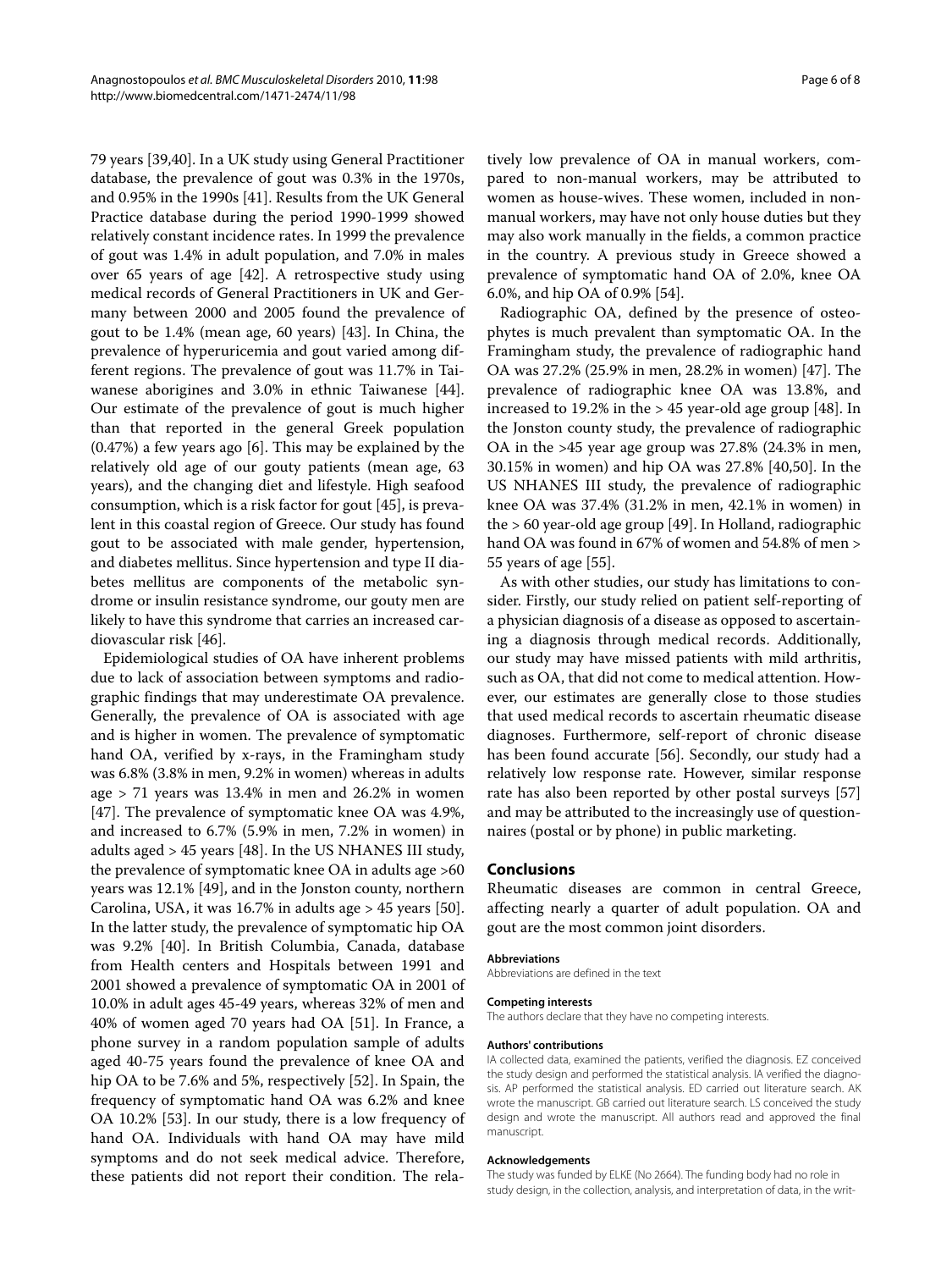#### **Author Details**

Department of Rheumatology and Biomathematics, Thessaly University School of Medicine and Hospital, Larissa, 41 110, Greece

Received: 20 January 2010 Accepted: 26 May 2010 Published: 26 May 2010

#### **References**

- <span id="page-6-0"></span>Yelin E, Cisternas M, Pasta D, Trupin L, Murphy L, Helmick CG: Medical care expenditures and earning losses of persons with arthritis and other rheumatic conditions in the United States in 1997:total and incremental estimates**.** Arthritis Rheum 2004, 50:2317-26.
- <span id="page-6-1"></span>2. Fessel WJ: Epidemiology of systemic lupus erythematosus**.** Rheum Dis Clin North Am 1988, 14:15-23.
- <span id="page-6-2"></span>3. Chifflot H, Fautrel B, Sordet C, Chatelus E, Sibilia J: Incidence and prevalence of systemic sclerosis: a systematic literature review**.** Sem Arthritis Rheum 2008, 37:223-35.
- <span id="page-6-3"></span>4. Helmick CG, Felson DT, Lawrence RC, Gabriel S, Hirsch R, Kent Kwoh C, Liang MH, Kremers HM, Mayes MD, Merkel PA, Pillemer SR, Reveille JD, Stone JH: Estimates of the prevalence of arthritis and other rheumatic conditions in the United States. Part I**[.](http://www.ncbi.nlm.nih.gov/entrez/query.fcgi?cmd=Retrieve&db=PubMed&dopt=Abstract&list_uids=18163481)** Arthritis Rheum 2008, 58:15-25.
- <span id="page-6-4"></span>5. Drosos AA, Alamanos I, Voulgari PV, Psychos DN, Katsaraki A, Papadopoulos I, Dimou G, Siozos C: Epidemiology of adult rheumatoid arthritis in northwest Greece 1987-1995**.** J Rheumatol 1997, 24:2129-33.
- <span id="page-6-5"></span>6. Andrianakos A, Trontzas P, Christogiannis F, Dantis P, Voudouris C, Georgountzos A, Kaziolas G, Vafiadou E, Pantelidou K, Karamitsos D, Kontelis L, Krachtis P, Nikolia Z, Kaskani E, Tavaniotou E, Antoniades C, Karanikolas G, Kontoyanni A: Prevalence of rheumatic diseases in Greece: a cross-sectional population based epidemiological study. The ESORDIG Study**[.](http://www.ncbi.nlm.nih.gov/entrez/query.fcgi?cmd=Retrieve&db=PubMed&dopt=Abstract&list_uids=12858464)** J Rheumatol 2003, 30:1589-601.
- <span id="page-6-6"></span>7. Wallace SL, Robinson H, Masi ET, Decker JL, Mc Carty DJ, Yu TF: Preliminary criteria for the classification of the acute arthritis of primary gout**.** Arthritis Rheum 1977, 20:895-900.
- 8. Bird HA, Esselinckx W, Dixon AS, Mowat AG, Wood PH: An evaluation of criteria for polymyalgia rheumatica**[.](http://www.ncbi.nlm.nih.gov/entrez/query.fcgi?cmd=Retrieve&db=PubMed&dopt=Abstract&list_uids=518143)** Ann Rheum Dis 1979, 38:434-9.
- 9. Subcommittee for Scleroderma Criteria of the American Rheumatism Association Diagnostic and Therapeutic Criteria Committee: Preliminary criteria for the classification of systemic sclerosis (scleroderma)**[.](http://www.ncbi.nlm.nih.gov/entrez/query.fcgi?cmd=Retrieve&db=PubMed&dopt=Abstract&list_uids=7378088)** Arthritis Rheum 1980, 23:581-90.
- 10. Tan EM, Cohen AS, Fries JF, Masi AT, McShane DJ, Rothfield NF, Schaller JG, Talal N, Winchester RJ: The 1982 revised criteria for the classification of systemic lupus erythematosus**.** Arthritis Rheum 1982, 25:1271-7.
- 11. Arnett FC, Edworthy SM, Bloch DA, McShane DJ, Fries JF, Cooper NS, Healey LA, Kaplan SR, Liang MH, Luthra HS: The American Rheumatism Association 1987 revised criteria for the classification of rheumatoid arthritis**.** Arthritis Rheum 1998, 31:315-24.
- 12. Hunder GG, Bloch DA, Mitchell BA, Stevens MB, Arend WP, Calabrese LH, Edworthy SM, Fauci AS, Leavitt RY, Lie JT: The American College of Rheumatology1990 criteria for the classification of giant cell arteritis**.** Arthritis Rheum 1990, 33:1122-8.
- 13. Dougados M, Linden S van der, Juhlin R, Huitfeldt B, Amor B, Calin A, Cats A, Dijkmans B, Olivieri I, Pasero G: The European Spondyloarthropathy Study Group preliminary criteria for spondyloarthropathy**.** Arthritis Rheum 1991, 34:1218-27.
- 14. Vitali C, Bombardieri S, Jonsson R, Moutsopoulos HM, Alexander EL, Carsons SE, Daniels TE, Fox PC, Fox RI, Kassan SS, Pillemer SR, Talal N, Weisman MH: Classification criteria for Sjogren's syndrome: a revised version of the European criteria proposed by the American-European consensus group**.** Ann Rheum Dis 2002, 61:554-58.
- <span id="page-6-7"></span>15. Taylor W, Gladman D, Helliwell P, Marchesoni A, Mease P, Mielants H, for the CASPAR study group: Classification criteria for psoriatic arthritis: development of new criteria from a large international study**.** Arthritis Rheum 2006, 54:2665-73.
- <span id="page-6-8"></span>16. MacGregor AJ, Riste LK, Hazes JMW, Silman AJ: Low prevalence of rheumatoid arthritis in black-Caribbeans compared with whites in inner city Manchester**.** Ann Rheum Dis 1994, 53:293-7.
- <span id="page-6-9"></span>17. Simonsson M, Bergman S, Jacobsson LTH, Petersson IF, Svensson B: The prevalence of rheumatoid arthritis in Sweden**.** Scand J Rheumatol 1999, 28:340-3.
- <span id="page-6-10"></span>18. Cimmino MA, Parisi M, Moggiana G, Mela GS, Accardo S: Prevalence of rheumatoid arthritis in Italy: the Chiavari study**[.](http://www.ncbi.nlm.nih.gov/entrez/query.fcgi?cmd=Retrieve&db=PubMed&dopt=Abstract&list_uids=9741317)** Ann Rheum Dis 1998, 57:315-8.
- <span id="page-6-11"></span>19. Carmona L, Villaverde V, Hernandez-Garcia C, Ballina J, Gabriel R, Laffon A, for the EPISER study group: The prevalence of rheumatoid arthritis in the general population of Spain**[.](http://www.ncbi.nlm.nih.gov/entrez/query.fcgi?cmd=Retrieve&db=PubMed&dopt=Abstract&list_uids=11792885)** Rheumatology 2002, 41:88-95.
- <span id="page-6-12"></span>20. Andrianakos A, Trontzas P, Christoyiannis F, Kaskani E, Nikolia Z, Tavaniotou E, Georgountzos A, Krachtis P, for the ESORDIG study group: Prevalence and management of rheumatoid arthritis in the general population of Greece-the ESORDIG study**.** Rheumatology 2006, 45:1549-54.
- <span id="page-6-13"></span>21. Baum J, Ziff M: The rarity of ankylosing spondylitis in the black race**.** Arthritis Rheum 1971, 14:12-8.
- <span id="page-6-14"></span>22. Backland G, Nossent HC, Gran JT: Incidence and prevalence of ankylosing spondylitis in Northern Norway**.** Arthritis Rheum 2005, 53:850-5.
- <span id="page-6-15"></span>23. de Angelis R, Salalfi F, Grassi W: Prevalence of spondyloarthropathies in an Italian population sample: a regional community-based study**[.](http://www.ncbi.nlm.nih.gov/entrez/query.fcgi?cmd=Retrieve&db=PubMed&dopt=Abstract&list_uids=17454930)** Scand J Rheumatol 2007, 36:14-21.
- <span id="page-6-16"></span>24. Alamanos Y, Papadopoulos NG, Voulgari PV, Karakatsanis A, Siozos C, Drosos AA: Epidemiology of ankylosing spondylitis in northwest Greece, 1983-2002**.** Rheumatology 2004, 43:615-8.
- <span id="page-6-17"></span>25. Onen F, Akar S, Birlik M, Sari I, Khan MA, Gourler O, Ergor A, Manisali M, Akkoc N: Prevalence of ankylosing spondylitis and related spondyloarthritides in an urban area of Izmir, Turkey**.** J Rheumatol 2008, 35:305-9.
- <span id="page-6-18"></span>26. Shbeeb M, Uramoto KM, Gibson LE, O' Fallon WM, Gabriel SE: The epidemiology of psoriatic arthritis in Olmsted County, Minesota, USA, 1982 - 1991**.** J Rheumatol 2000, 27:1247-50.
- <span id="page-6-19"></span>27. Gelfand JM, Gladman DD, Mease PJ, Smith N, Margolis DJ, Nijsten T, Stern RS, Feldman SR, Rolstad T: Epidemiology of psoriatic arthritis in the population of the United States**[.](http://www.ncbi.nlm.nih.gov/entrez/query.fcgi?cmd=Retrieve&db=PubMed&dopt=Abstract&list_uids=16198775)** J Am Acad Dermatol 2005, 53:573-77.
- <span id="page-6-20"></span>28. Madland TM, Apalset EM, Johannessen AE, Rossebo B, Brun JG: Prevalence, disease manifestations, and treatment of psoriatic arthritis in Western Norway**.** J Rheumatol 2005, 32:1918-22.
- <span id="page-6-21"></span>29. Alamanos Y, Voulgari PV, Siozos C, Katsimpri P, Tsintzos S, Dimou G, Politi EN, Rapti A, Laina G, Drosos AA: Epidemiology of systemic lupus erythematosus in northwest Greece 1982-2001**.** J Rheumatol 2003, 30:731-735.
- <span id="page-6-22"></span>30. Bernatsky S, Joseph L, Pineau CA, Tamblyn R, Feldman DE, Clarke AE: A population-based assessment of systemic lupus erythematosus incidence and prevalence results and implications of using administrative data for epidemiological studies**.** Rheumatology 2007, 46:1814-1818.
- <span id="page-6-23"></span>31. Nightngale AL, Farmer RD, de Vries CS: Systemic lupus erythematosus prevalence in UK: methodological issues when using the General Practice Research Database to estimate frequency of chronic relapsing-remitting disease**.** Pharmacoepidimiol Drug Saf 2007, 16:144-51.
- <span id="page-6-24"></span>32. Lopez P, Mozo L, Gutierrez C, Suarez A: Epidemiology of systemic lupus erythematosus in a northern Spanish population: gender and age influence on immunological features**.** Lupus 2003, 12:860-865.
- <span id="page-6-25"></span>33. Govoni M, Gastellino G, Bosi S, Napoli N, Trotta F: Incidence and prevalence of systemic lupus erythematosus in a district of north Italy**.** Lupus 2006, 15:110-113.
- <span id="page-6-26"></span>34. Dafni UG, Tzioufas AG, Staikos P, Skopouli FN, Moutsopoulos HM: Prevalence of Sjogren's syndrome in a closed rural community**[.](http://www.ncbi.nlm.nih.gov/entrez/query.fcgi?cmd=Retrieve&db=PubMed&dopt=Abstract&list_uids=9370875)** Ann Rheum Dis 1997, 56:521-525.
- <span id="page-6-27"></span>35. Trontzas PI, Andrianakos AA: Sjogren's syndrome: a population based study of prevalence in Greece. The ESORDIG study**.** Ann Rheum Dis 2005, 64:1240-41.
- <span id="page-6-28"></span>36. Haugen AJ, Peen E, Hulten B, Johannessen AC, Brun JG, Halse AK, Haga HJ: Estimation of the prevalence of primary Sjogren's syndrome in two age-different community-based populations using the two sets of classification criteria: the Hordaland Health Study**.** Scand J Rheumatol 2008, 37:30-4.
- <span id="page-6-29"></span>37. Thomas E, Hay EM, Hajeer A, Silman AJ: Sjogren's syndrome: a community based study of prevalence and impact**.** Br J Rheumatol 1998, 37:1069-76.
- <span id="page-6-30"></span>38. Wallace KL, Riedel AA, Joseph-Ridge N, Wortmann R: Increasing prevalence of gout and hyperuricemia over 10 years among older adults in a managed care population**.** J Rheumatol 2004, 31:1582-7.